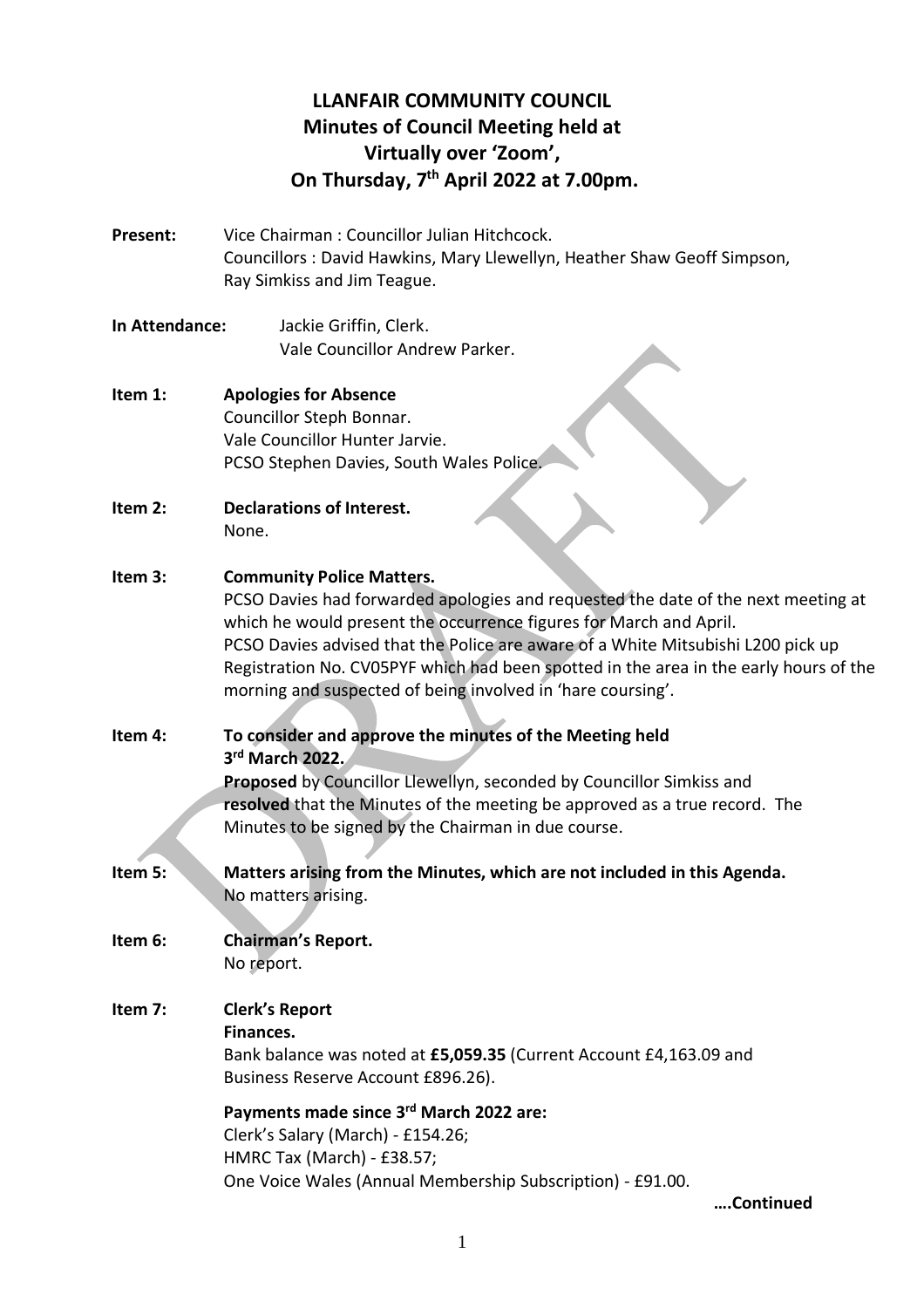## **Item 7: Clerk's Report Finances (Continued) Payments due to be made are:**  Clerk's Salary (April) - £154.26; HMRC Tax (April) - £38.57; J Griffin (Reimbursement for Akismet - Anti-spam for Website) - £80.00; J Griffin (Reimbursement for Petty Cash April 2021 to March 2022) - £90.83; J Griffin (Reimbursement for Zoom January to March 2022) - £43.17.

## **No Monies received.**

### **Clerk's Salary.**

It was reported that an increase in the Clerk's salary has been agreed of 1.75% backdated to April 2021. The Clerk is employed to work 16 hours per month. If agreed this would result in a back payment of salary to the Clerk of £201.60 (gross), less Tax of £40.32 and net backpay of £161.28 to cover 14 months.

| $=$       | £207.20 |  |
|-----------|---------|--|
|           | £41.44  |  |
| <b>Е.</b> | £165.76 |  |
|           |         |  |

**Proposed** by Councillor Hawkins, seconded by Councillor Teague and **resolved** that the increase in Clerk's salary be accepted and the backpay paid to the Clerk as calculated.

## **Item 8: To receive the Bank Reconciliation and Receipts and Payments Accounts for the year ended 31st March 2022.**

The Clerk had forwarded the Bank Reconciliation and Receipts and Payments Accounts for the financial year ended 31<sup>st</sup> March. The end of year balance was recorded as £5,059.35, with receipts of £4,608.12 and payments of £3,950.98.

**Resolved** to accept the end of year accounts as presented.

## **Item 9: To consider Applications received for Financial Assistance.**

- 9.1 Application received from St Hilary Platinum Jubilee Committee requesting financial assistance towards the costs of a weekend of activities over the Queen's Platinum Jubilee including a Beacon; craft activities; exhibition of coronation memorabilia; family games and races and afternoon tea.
- 9.2 Application received from Llandough Village Community Group requesting financial assistance towards celebration of the Queen's Platinum Jubilee to include a day of festivities with a street party with food, games and fancy dress and an evening BBQ.
- 9.3 Application received from St Mary Church Residents Association requesting financial assistance towards celebration of the Queen's Platinum Jubilee to include activities for all residents with a face painter and children's entertainment

**….Continued**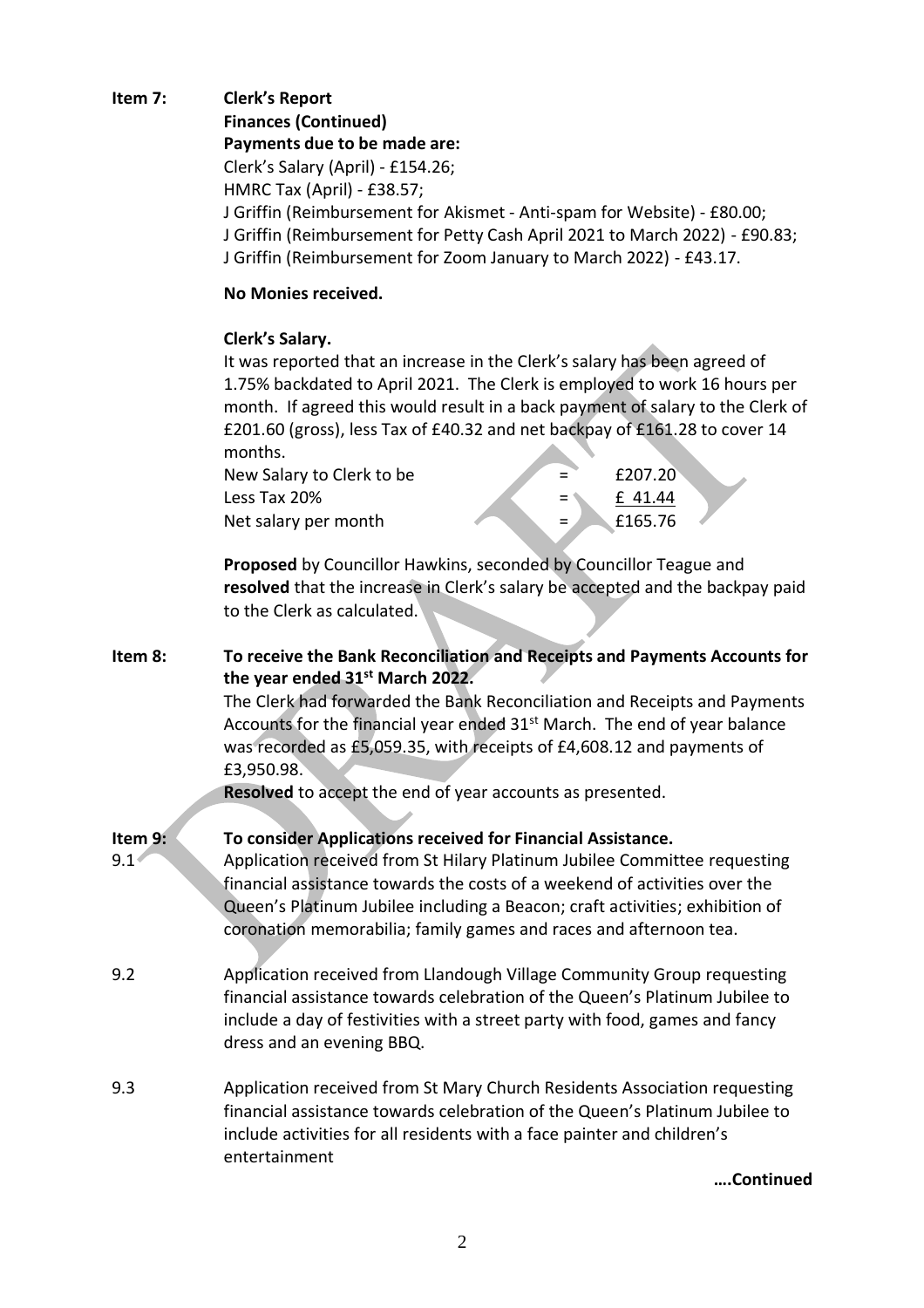## **Item 9: To consider Applications received for Financial Assistance (Continued)**

Members considered the applications together and decided to support each Village with the same amount for each one.

**Proposed** by Councillor Hitchcock, seconded by Councillor Hawkins, that the Council support their communities by making a grant of £500 available to each village to celebrate the Queen's Platinum Jubilee in June. It should be stressed to each village that this grant must be utilised on the Jubilee Celebrations.

The Council **resolved** that in pursuance of the Power of Well-being, section 126 conferred on it through the Local Government (Wales) Measure 2011 and being of the opinion that the expenditure satisfies the requirements of that section, approves the payments of £500 to

St Hilary Platinum Jubilee Committee; Llandough Village Community Group and St Mary Church Residents Association

9.4. Application received from Wales Air Ambulance requesting financial assistance to help with the costs of the service which is particularly invaluable to a rural area.

> **Proposed** by Councillor Shaw, seconded by Councillor Simkiss , that the Council supports the request with a donation of £50 towards the costs of the Charity.

The Council **resolved** that in pursuance of the Power of Well-being, section 126 conferred on it through the Local Government Act and being of the opinion that the expenditure satisfies the requirements of that section, approves the payment of £50 to the Wales Air Ambulance.

**Item 10: To consider input in the Annual Report of the Community Council.**

From April 2022 Community and Town Councils will have a duty, under the Local Government and Elections (Wales) Act 2021, to prepare and publish a report about the council's priorities, activities and achievements. The first report must relate to the financial April 2021 - March 2022 and be published as soon as reasonably practicable after April 2022.

The Clerk had started work on the Annual Report and e-mailed the document to the Members for their attention and had asked for suggestions and any required amendments. A few amendments and suggestions were received from Councillor Simpson and Councillor Llewellyn thanked the Clerk for the work undertaken on the Annual Report.

**Item 11: To note/discuss, if required, the Local Elections on 5th May 2022.** Members discussed their experiences of completing the forms required for standing for the Local Election and had unanimously agreed that the forms had been confusing and not particularly 'user friendly'. However, all agreed that the staff at the Vale of Glamorgan Council had been extremely helpful with queries.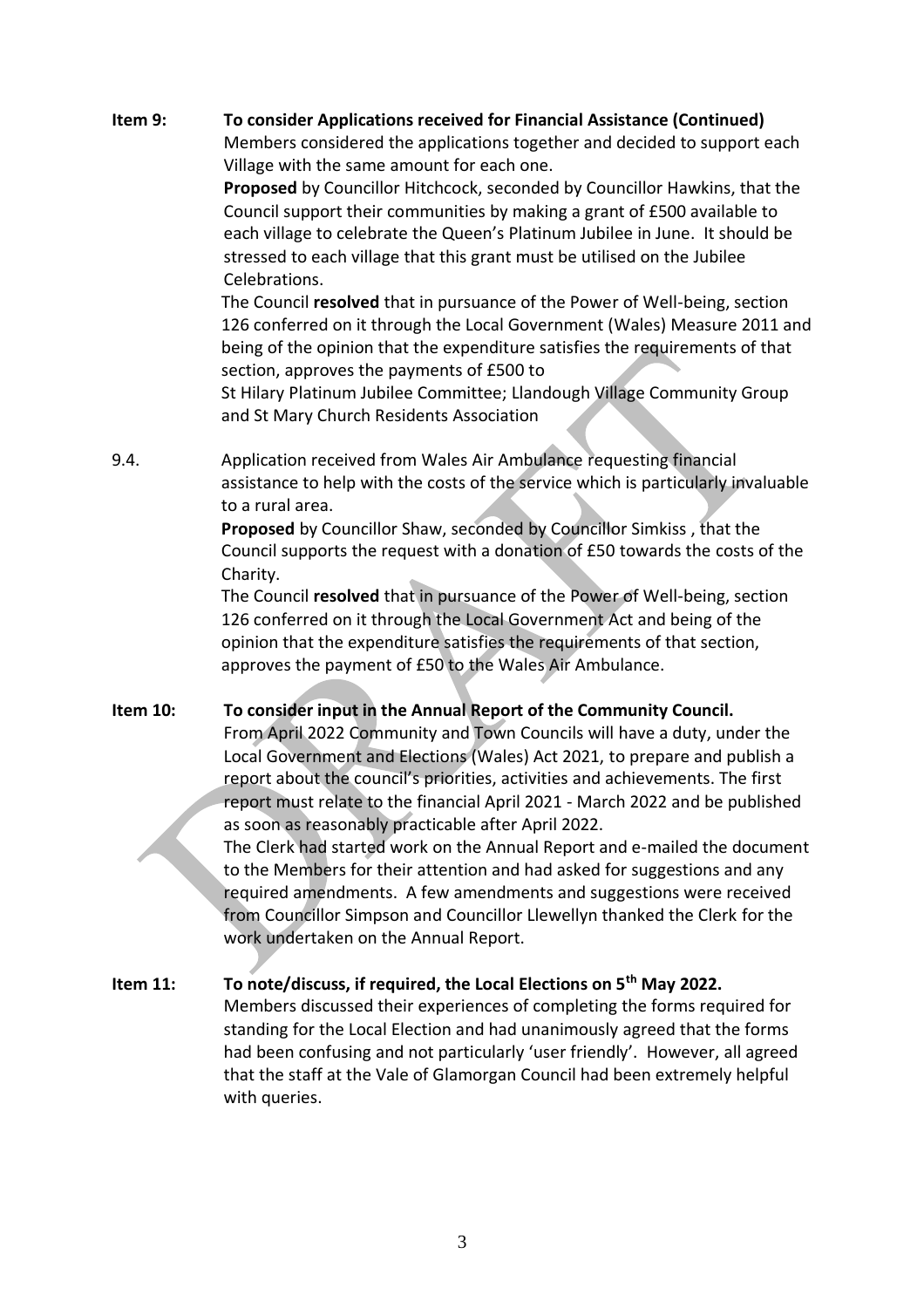| Item 12:         | To update on the issue of 'HGV's in St Hilary Village.<br>Members discussed the issue further. It was suggested that a meeting be<br>requested with one of the new Chief Officers at the Vale of Glamorgan<br>Council whose jurisdiction this portfolio is under.<br>Members discussed a sign located near Picketston indicating 'No HGV's'<br>which is very clear and could prove helpful at the entrance of St Hilary.                                                                                                                                                                                                                                   |
|------------------|------------------------------------------------------------------------------------------------------------------------------------------------------------------------------------------------------------------------------------------------------------------------------------------------------------------------------------------------------------------------------------------------------------------------------------------------------------------------------------------------------------------------------------------------------------------------------------------------------------------------------------------------------------|
| Item 13:         | <b>Reports of Representatives.</b><br>Councillor Simpson reported on a meeting of the Cardiff and Vale University<br>Health Board held on 22 <sup>nd</sup> March and advised of the following:<br>Suzanne Rankin, previously a Nurse, has recently been appointed as<br>Chief Executive of the Board.<br>The Board is concerned at the financial implications of the work<br>$\bullet$<br>required at the Heath Hospital which requires a rebuild and will have<br>to be carried out from the 'inside to the outside'.<br>An initiative 'Start Well, Living Well, Aging Well' is to be introduced via<br>$\bullet$<br>3 <sup>rd</sup> party organisations. |
| Item 14:<br>14.1 | Correspondence and Publications which do not necessarily require discussion. i.e<br>for noting only - previously sent out by e-mail.<br>Via One Voice Wales (OVW) - 'Big Meadow Search'.                                                                                                                                                                                                                                                                                                                                                                                                                                                                   |
| 14.2             | Royal British Legion - 'Planting a Tree for the Jubilee'.                                                                                                                                                                                                                                                                                                                                                                                                                                                                                                                                                                                                  |
| 14.3             | OVW - Training Courses for April 2022.                                                                                                                                                                                                                                                                                                                                                                                                                                                                                                                                                                                                                     |
| 14.4             | Vale of Glamorgan Council (VGC) – Annual Delivery Plan (ADP) 2022 –<br>2023.                                                                                                                                                                                                                                                                                                                                                                                                                                                                                                                                                                               |
| 14.5             | VGC - Business Support Newsletter 18th March 2022.                                                                                                                                                                                                                                                                                                                                                                                                                                                                                                                                                                                                         |
| 14.6             | Via OVW - Ukrainian Refugee Crisis.                                                                                                                                                                                                                                                                                                                                                                                                                                                                                                                                                                                                                        |
| 14.7             | Banner Box Print Solutions - Platinum Jubilee Items to purchase.                                                                                                                                                                                                                                                                                                                                                                                                                                                                                                                                                                                           |
| 14.8             | VGC - Have your say survey for Adults on Play.                                                                                                                                                                                                                                                                                                                                                                                                                                                                                                                                                                                                             |
| 14.9             | Observations of Independent Members of Standards Committee at Town and<br><b>Community Council Meetings.</b>                                                                                                                                                                                                                                                                                                                                                                                                                                                                                                                                               |
| 14.10            | Welsh Government - 'Innovation Strategy for Wales'.                                                                                                                                                                                                                                                                                                                                                                                                                                                                                                                                                                                                        |
| 14.11            | Age Cymru – Survey on experiences of Covid-19 pandemic and thoughts on<br>recovery from people aged 50 and over.                                                                                                                                                                                                                                                                                                                                                                                                                                                                                                                                           |
| Item 15:<br>15.1 | Any Other Business at the Discretion of the Chairman.<br>The current work being carried out at the 'Sewage Farm' was queried.<br>Vale Councillor Parker advised that the work is to remove the Japanese<br>Knotweed from the verge on the bend of the St Athan road.<br>Continued                                                                                                                                                                                                                                                                                                                                                                          |

4